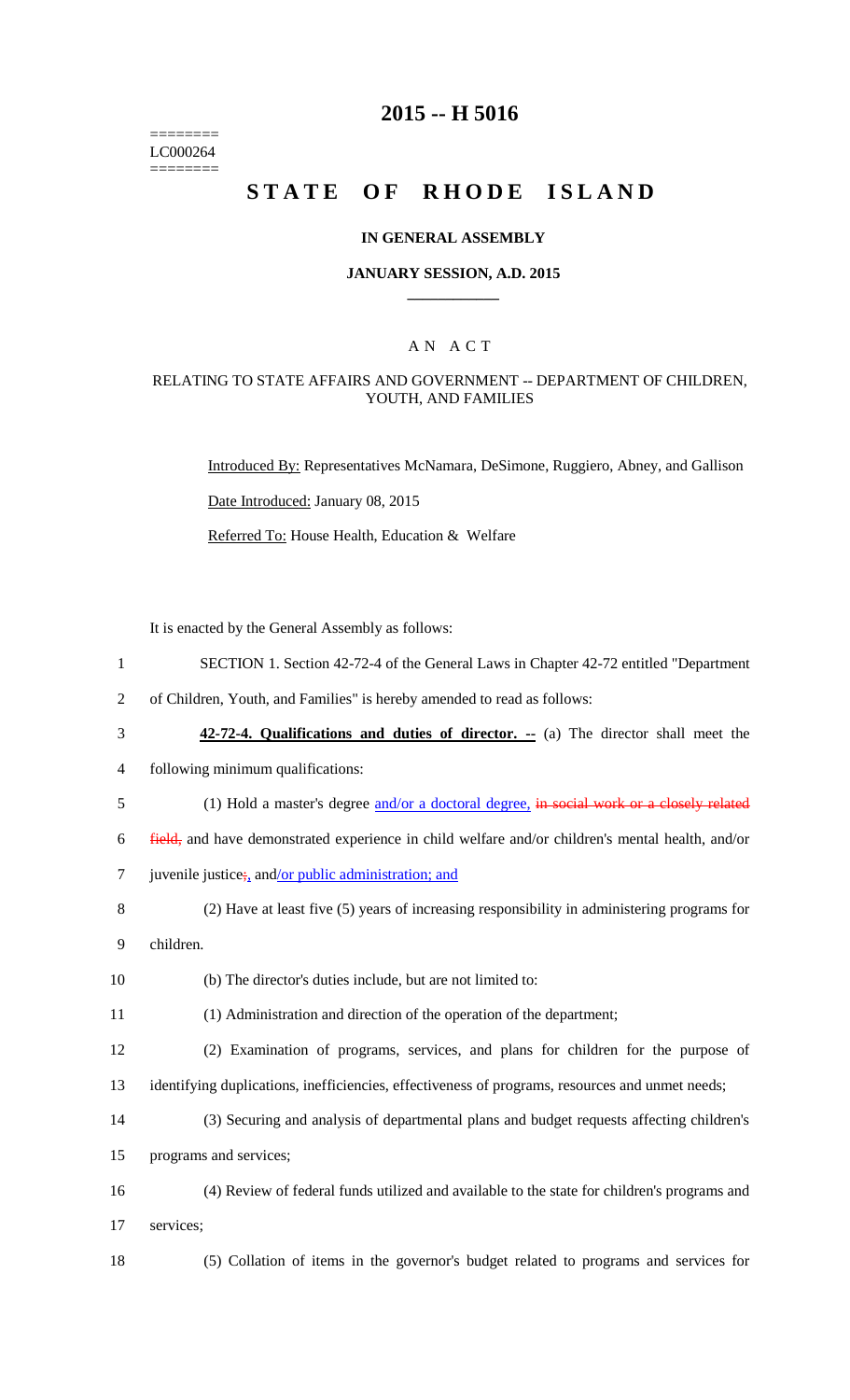- children and issuance of impact statements;
- (6) Formulation of recommendations to the governor and other appropriate department heads on planning and expenditures for children's programs and services;
- (7) Liaison with community child advocacy groups, including parents, to receive advice on resources, needs and priorities in the different localities;
- (8) Provide effective public information on children's services in Rhode Island;
- (9) Advise the legislature on the needs of children and their families;
- (10) Establish a central registry for the purpose of reporting, collating, receiving, and administering reports involving children;
- (11) Liaison with other state departments, agencies, local governments, and private providers of services to coordinate services and maximize resources in developing programs;
- (12) Formulation of rules and regulations necessary to carry out the provisions of this chapter;
- (13) Preparation of an annual report and state plan to be sent to the governor and the general assembly;
- (14) Provision or arrangement for the provision of suitable treatment, rehabilitation, and care for each child under the director's supervision by pursuing the least restrictive placement and, wherever feasible, by effectuating community placements in Rhode Island;
- (15) The director shall provide for a case management information system that includes data regarding, but not limited to, client entry, screening, client's needs assessment, development of a client service plan, services provision, evaluation, review and monitoring of client progress, and client exit from the system. In addition, the director shall establish a centralized case management unit to receive all service plans and using any additional expertise as may be required, will review, monitor, evaluate, endorse, and/or modify as may be appropriate, each client service plan;
- (16) Administer in a coordinated and integrated manner all institutions and facilities which are or may come under the jurisdiction of the department; and
- (17) Develop a comprehensive program for the prevention of problems of children and provide a flexible, innovative, and effective program for the placement, care, and treatment of children committed by any court to the department, transferred to the department by other departments, or voluntarily admitted to the department.
- 
- SECTION 2. This act shall take effect upon passage.

#### ======== LC000264 ========